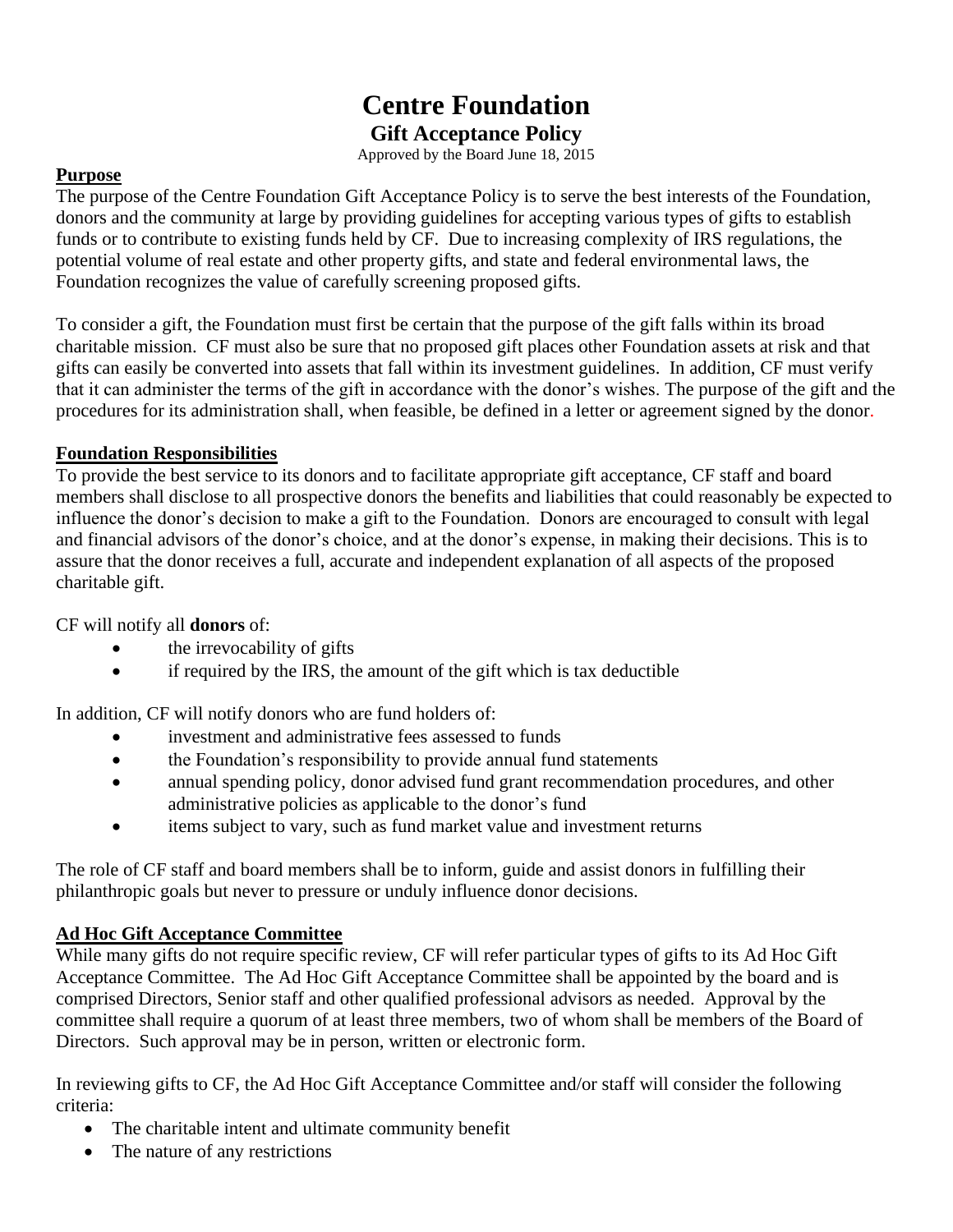- The permanency of the gift; or in the case of a non-permanent fund, the amount of time the fund will remain with CF
- Projected costs of managing the gift asset
- Fee revenues to CF for administering the gift

## **The following types of gifts do not require committee review:**

- Cash or cash equivalents
- Checks
- Marketable securities
- Gifts of personal property for use in Foundation offices or programs
- Charitable remainder trust and charitable lead trusts if funded with cash or publicly traded securities
- Gifts of precious metals where the value is easily established and liquidation of asset is straightforward.
- Life insurance policies except as noted below

# **The Ad Hoc Gift Acceptance Committee must review the following types of gifts:**

- Real property
- Tangible personal property that is not readily marketable
- Closely held and S corporation stock
- Partnership and Limited Liability Company interests
- Accounts receivable (gifts of loans, notes, mortgages, etc.)
- Gifts of intellectual property, mineral reserves, precious metals, and other types of assets that carry challenges
- Gifts whose structure fall outside the ordinary purposes, bylaws and procedures of the Foundation
- Life insurance policies requiring premium payments by the Foundation
- Charitable remainder trust, charitable lead trusts, or charitable gift annuities, if funded with assets other than cash or publicly traded securities

The Ad Hoc Gift Acceptance Committee reserves the right to refuse any gift it believes is not consistent with the Foundation's mission or which the Foundation deems otherwise inappropriate.

*Note: While CF strives to be flexible and is able to accept complicated gifts, some proposed gifts may present issues which require legal review by CF's counsel. Donors, who are contemplating complicated gifts, are strongly encouraged to involve CF in the planning process as early as possible so that CF may consult with counsel if necessary.* 

# **General Guidelines by Gift Type**

Gifts to CF take on a variety of forms. Many are outright gifts by living donors. Others are testamentary gifts that are deferred until a donor's death and other forms of deferred gifts.

Gifts received by CF which are specified to create new fund(s), or specified to be added to existing fund(s), will be allocated as specified by the donor. Gifts received by CF which are specified by the donor to be used "at the discretion of the foundation", or for which the donor provides no specific designation or intention, will be added to the *Centre Foundation Impact Fund* to be used to support the programs and operations of CF. The Fund will be held outside the investment pool and will not be assessed administrative or investment fees and will not be subject to the Spending Policy. The finance committee will regularly review the balance of the *Centre Foundation Impact Fund* and make recommendations on allocation of the available funds to best support operations and programs.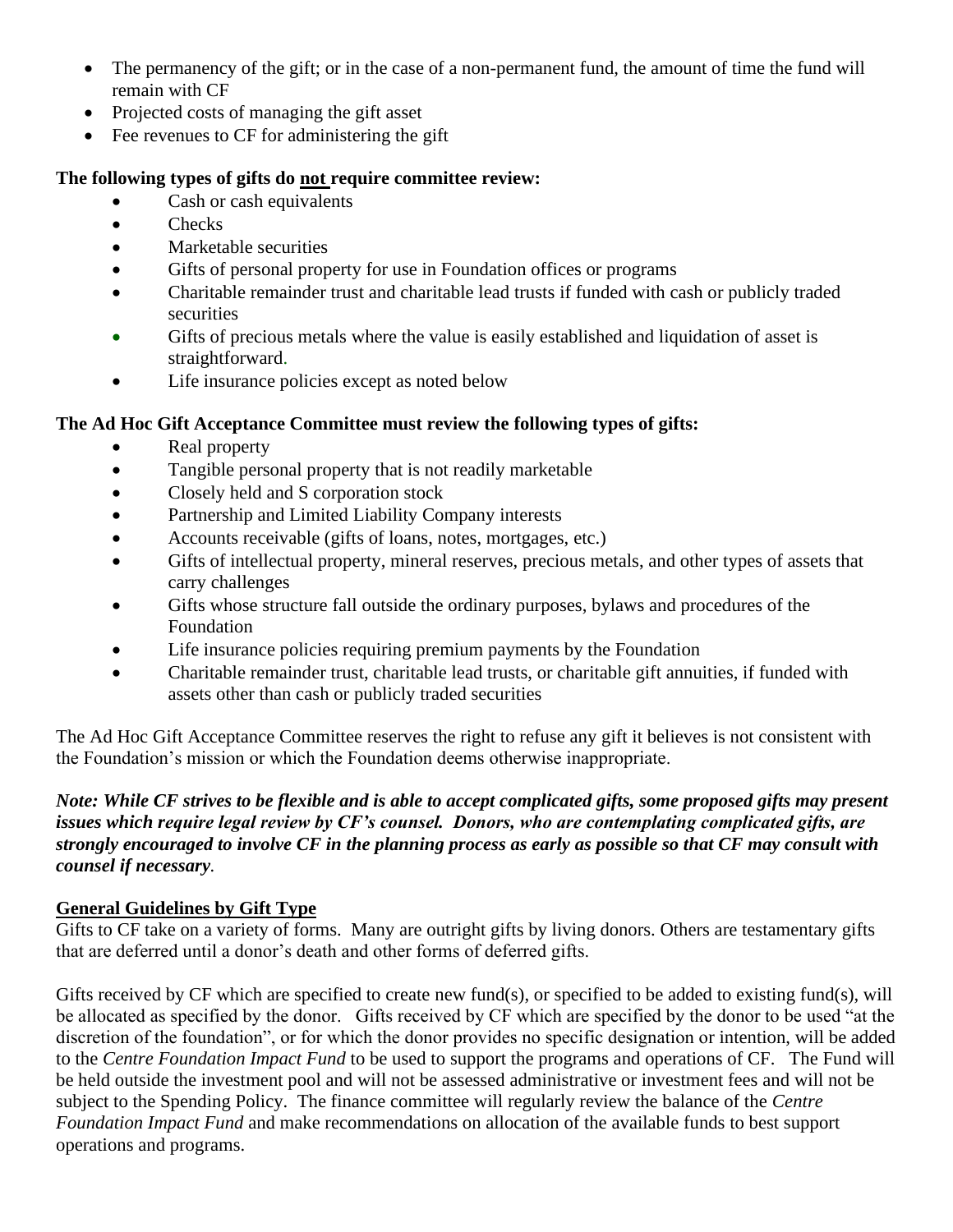If the value of a gift other than cash or marketable securities exceeds the amount for which the IRS requires the submission of Form 8283, the donor is required to obtain a qualified appraisal at his or her expense and to submit Form 8283 to the IRS. If required, then a copy of the completed IRS form 8283 must accompany gifts of tangible personal property. For Vehicle donations, IRS Form 1098-C will also be filed for all vehicle donations without regard to value.

If such gifts are sold within two years of receipt at a price other than the appraised value, CF must file IRS Form 8282.

Several forms of gifts are listed below along with a description of CF's general guidelines regarding the acceptance of the particular gift type. This listing is not intended to be all-inclusive. The Gift Acceptance Committee has the final authority to determine what types of gifts will be accepted. It is the Foundation's policy to convert all gifts to cash as soon as prudently possible.

## **Cash**

The Foundation accepts cash, checks, or money orders made payable to CF or any of its funds, or via online credit card, ACH or Wire Transfer.

## **Marketable Securities**

The Foundation will add the net proceeds of a marketable securities contribution to a fund of the Foundation. CF will govern the disposition of securities and will make all decisions regarding the sale or retention of securities. Stock controlled under Securities and Exchange Commission Rule 144 will be held until the restriction on the sale expires and then will be sold. Gifts of bonds that require a holding period may be accepted and cashed when the holding period has expired. Securities which by their nature may not be assigned (such as series E Savings Bonds) shall not be accepted.

## **Stock in Privately Owned Companies, Partnerships and Limited Liability Companies**

Donors who want to make gifts of stock in a closely-held corporation or S corporation or a gift of a partnership or Limited Liability Company interest must have the gift valued by a qualified independent accounting or appraisal company prior to making a contribution. If the stock is immediately marketable, it will be sold. Otherwise, CF will hold it until it may be redeemed or sold for cash.

Generally, the Foundation does not accept gifts of general partnership or interests due to the potential of unlimited liability, but may make an exception on a case-by-case basis after considering all the facts and circumstances.

The acceptance of gifts of closely-held stock, S corporation stock, or a partnership or Limited Liability Company interest will depend on the ultimate financial liability of the Foundation, the amount of management attention required, whether the gift provides minority or majority control, and whether the donor requires such interest not be sold.

Consideration will be given to whether the S corporation stock or partnership or Limited Liability Company interest generates unrelated business taxable income, if there is corresponding revenue to pay such taxes, the nature of the business, record keeping and accounting requirements, and how quickly the gift can be converted to cash.

If receipt of such gift is deemed appropriate by the Ad Hoc Gift Acceptance Committee, the following items must be received along with the gift:

- A completed IRS Form 8283
- A letter from the attorney of the business providing the following information: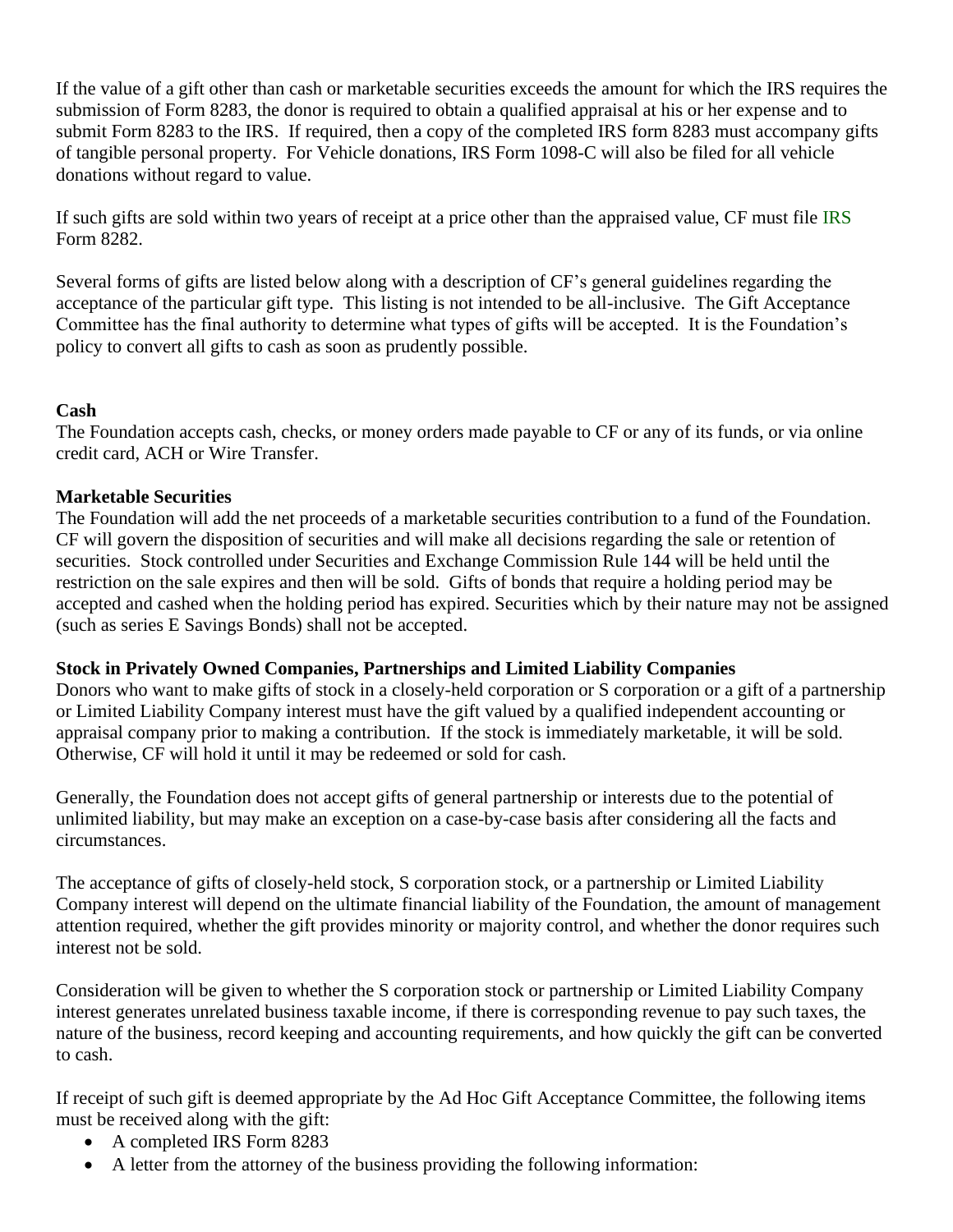- o Independent qualified appraisal of value of the subject entity and statement of the percentage of the entity to be gifted to CF;
- o Assurance that CF will have no obligation to make capital contributions or additional investment in the entity;
- o Assurance that CF will be held harmless in the event the entity becomes bankrupt or is otherwise unable to satisfy its obligations;
- o Assurance that CF will be held harmless in the event the entity is sued.

Notwithstanding any other provision hereof, any gift of an interest in a business enterprise to a donor advised fund ("DAF") that could subject CF to tax under section 4943 of the Internal Revenue Code ("IRC") concerning "excess business holding" will be identified and monitored. Any proposed gift that would result in the DAF holding a 20% or greater interest in a business or in an entity, or any interest in an entity in which any interest is owned by a donor or advisor to the DAF, by a family member of any such person, or by an entity in which any of the foregoing persons has an interest, shall be referred to CF's counsel for an opinion on the possible application of section 4943. CF will exercise its best effort to dispose of the contributed interest at the best possible price within five years of the date of the gift, except in the event that the Treasury Department grants an additional five year holding period. CF will notify potential donors of such interests of this requirement prior to the contribution of such interest.

## **Life Insurance Policies**

CF will accept gifts of permanent life insurance policies if the Foundation is named as owner of the policy or is assigned ownership in such policies. Policies that require continued premium payments would be maintained by the Foundation provided that gifts are made to CF in the amount of premiums due. Premiums may also be paid by directing dividends for this purpose.

CF discourages contributions of life insurance policies subject to policy loans and reserves the right to accept or reject such policies as well as those carrying assignments to other entities.

#### **Real Property**

If a donor wishes to contribute real property or an interest in real property to CF, either directly or through a life estate arrangement, the donor shall be referred to Foundation Property Inc, which will consider all facts and circumstances in determining whether to recommend accepting the gift. Due to the complexity of these gifts, both the donor and Foundation Property, Inc. will confer with their own counsel to review the terms of such gifts.

#### **Tangible Personal Property**

If a donor wishes to contribute tangible personal property to CF the donor shall be referred to Foundation Property Inc, which will consider all facts and circumstances in determining whether to recommend accepting the gift. If gifts of tangible personal property are accepted, the donor will be advised if the gift will be retained and used by the Foundation or converted to cash immediately.

#### **Intellectual Property, royalties, distribution rights**

CF may accept gifts of intellectual property including, but not limited to royalties or distribution rights on published works (such as books or films) where there is clear evidence of marketability or assurance of an income stream. A qualified appraisal is required, as well as a completed IRS Form 8283 if applicable. In addition, IRS form 8899 will be filed by CF reporting any income earned from donated intellectual property for a period of 10 years from the date of the gift or the legal life of the property, whichever occurs first.

#### **Retirement Assets**

Account type retirement plans, in which a balance accumulates as principal, may be gifted to CF. These include Individual Retirement Accounts (IRA), 401(k), 403(b), and defined contribution plans. (Annuity plans, such as